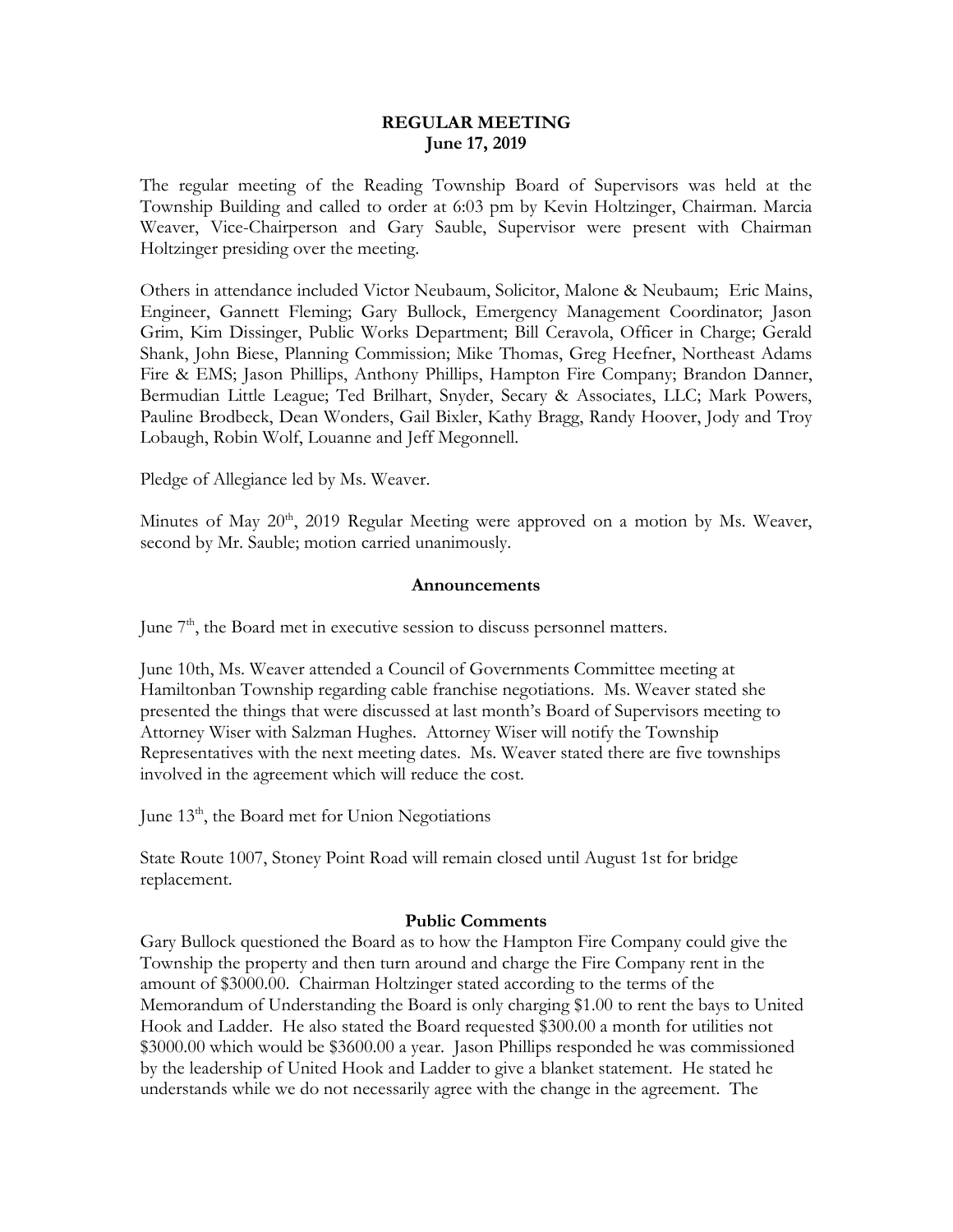Leadership of United has been in contact with the Board of Supervisors and it will all be ironed out and the outcome will be taken care of. They will continue to work through it professionally as they have been in the past.

Jeff Megonnell, 47 Stoney Point Road, commented on funding for the Police Protection and Fire Protection. He thinks the funding for the Police is so much higher than the fire departments. Chairman Holtzinger stated that amount is a combination of Police and Fire Companies together. The Police budget is around \$240,000.00.

Brandon Danner, President Bermudian Little League. Mr. Danner stated he did not know who to contact concerning the mowing and scheduling of the ball games. He stated he currently is mowing the fields but was uncertain who to contact with the merger taking place with Hampton and United Hook and Ladder. Mr. Phillips stated as of now the property still belongs to Hampton Fire Company and the ball team can continue to have their games at the Hampton Ball Fields and Mr. Danner will continue to maintain the fields.

Ms. Weaver said an incident occurred where she needed to contact 911 and thanked Northeast Adams Fire and EMS for their prompt response. She expressed gratitude to the following persons who responded: Troy Reever, Greg Heefner, David Brehm, Anthony Southerland and Deirdre Smyth, Medic 51. She drew attention to the current article in the Township News concerning the financial crisis affecting all ambulance services and stated that as an aging population continues to grow, our need for ambulance services will only continue to increase.

Mr. Holtzinger stated Mr. Sauble's mother passed away and on behalf of Reading Township we send thoughts and prayers to his family.

# **Engineer's Report**

## **Vacate a portion of Big Rock Road and all of Bakers School Road**

Tabled from last month's meeting, the Board decided to postpone vacating Big Rock Road but proceed with vacating Bakers School Road. Ms. Beard will send letters to the surrounding residents, so they are aware of the Board's decision to vacate Bakers School Road.

# **Shemon Property SALD #2007-08**

Josh George, Snyder, Secary & Associates, spoke concerning the letter submitted by the Board of Supervisors on March 21, 2019 stating, Township records indicate the requirement of submitting annual phasing schedules were not met and no improvements or infrastructure on the parcel were attempted. Over the past five years they have not made any efforts to further the plan and as a result they lose all protections from any changes in the applicable Ordinances. It was noted that regardless of this discussion, the development is subject to Ordinance 2019-01, dedication of recreation land, or payment of fee in lieu of land dedication**.** Mr. George stated he is aware of the Ordinance. He stated he does not think it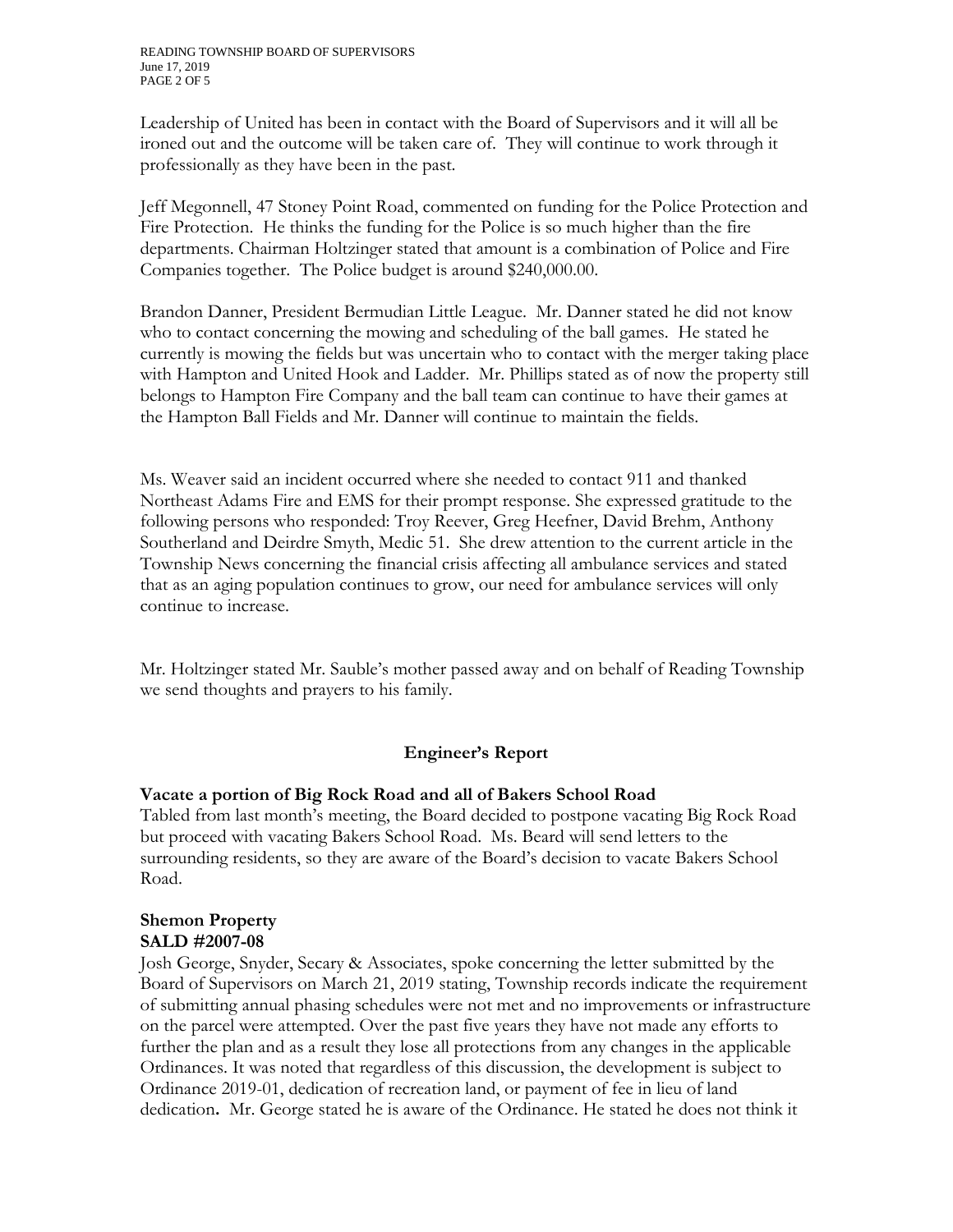READING TOWNSHIP BOARD OF SUPERVISORS June 17, 2019 PAGE 3 OF 5

is financially feasible to proceed with starting the development at this time. Mr. George is requesting the phasing schedule be pushed out until 2023 and he questioned whether the Board will approve an extended time limit. Mr. Shank stated the Planning Commission would like to receive a yearly update on the plan. Ms. Weaver made a motion to accept the Shemon Property project phasing schedule letter dated January 28, 2019 as modified at the Board of Supervisors meeting, May 20<sup>th</sup>, 2019, and initialed by Owner, on the condition that the applicant shall submit an annual updated phasing schedule no later than the last day of February every year, second by Mr. Sauble; motion carried unanimously.

**Ladd Mummert (Buttercup Property) SALD #2019-01-115 Group Mill Road Final Subdivision Plan**

Ms. Weaver made a motion to give conditional approval to the Ladd Mummert Property Final Land Development plan #2019-01 based on the following conditions being met, second by Mr. Sauble; motion carried unanimously:

- 1. §22-306.A(27) & (28) The final plan must be signed prior to approval by the Township. All plans (2 paper and 2 Mylar) must have original signatures, seals and notarization and include a separate signature block for the Board of Supervisors on both pages to sign to facilitate recordation of the final plan with the Adams County Recorder of Deeds Office.
- 2. §22-306.B(10) The Department of Environmental Protection Request for Planning Exemption must be completed, signed and submitted to the appropriate office. An approval letter must be received and filed at the Township Office before final recordation of the plan.

# **Hampton Heights**

## **Phasing Schedule**

The Board acknowledges receiving the Hampton Heights Phasing schedule by letter dated June  $1<sup>st</sup>$ , 2019.

# **MISCELLANOUS**

# **Becky Mitchell**

## **Hampton Heights HOA President**

Ms. Mitchell expressed some safety issues the residents are having in Hampton Heights Development. Once the roads of Phase 2 are dedicated to the Township, she would like to see a stop sign at the corner of Amber View and Holly Court, parking on one side of the street only and the speed limit reduced. Ms. Mitchell also would like the Board to have the developer repaint the crosswalks before the Township take over the roads. Chairman Holtzinger stated he spoke to Mr. Wilt and based on the width of the cart way there will be parking on one side only.

Ms. Mitchell also stated there are still construction vehicles traveling on the roads which is prohibited. Chairman Holtzinger will speak to the developer, Mr. Garland.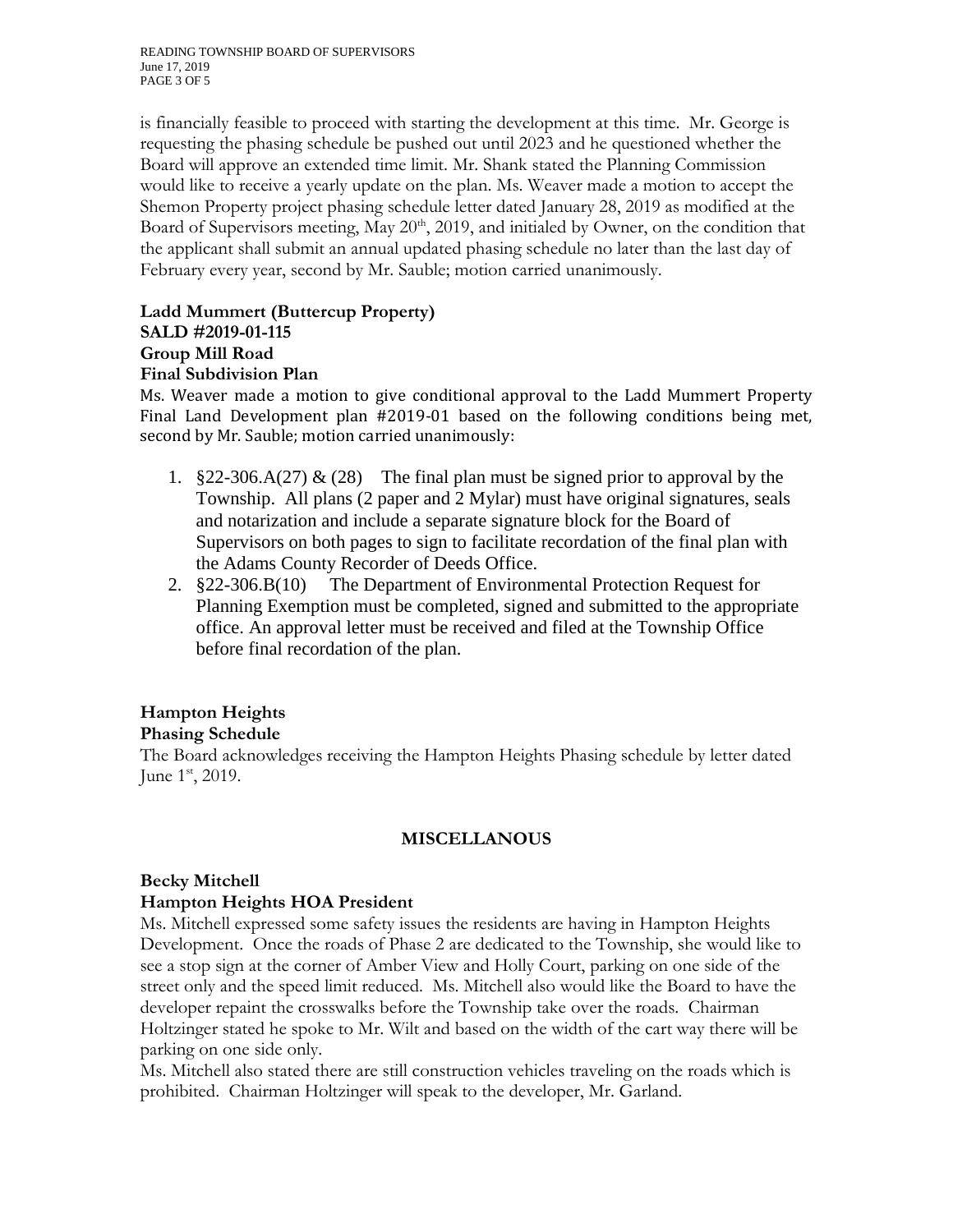# **Update on flashing lights at Peepytown Road and SR 234 from May's meeting**

PennDOT's 715 funding for this fiscal year of 2019-2020 will not be released until after July 1<sup>st</sup> of 2019. After that time, the process will be approved to start putting out bids for the warning devices so they may be purchased at the county level. They are hoping the installation will be started late August.

## **Apple Valley Creamery 5K Run**

All paperwork has been received by the Township. Ms. Weaver made a motion for final approval of the Apple Valley Creamery 5K Run scheduled for August 17<sup>th</sup>, 2019, Mr. Sauble. second; motion carried unanimously.

# **2018 tar & chip redo warranty**

### **Stone cost**

Mr. Sauble made a motion to approve the purchase of stone for the warranty repair of the tar and chip project on Iris Lane, Brown's Dam and Turkey Pit, second by Ms. Weaver; motion carried unanimously.

## **TREASURER'S REPORT**

The Treasurer's Report for the month of May was approved pending audit on a motion by Mr. Sauble, second by Ms. Weaver; motion carried unanimously.

## **ADMINISTRATIVE REPORT**

The Board acknowledged receiving reports from the Police, Public Works, Zoning/Code Enforcement Officer and Building Inspector, Emergency Management, Northeast Adams Fire & EMS and Hampton for the month of May.

### **Police Report**

Officer in Charge, Bill Ceravola supplied the Board with a detailed report of the Officer's time for the month of May. Officer Ceravola stated himself and Officer Morehead had driven 2107 miles, 330 hours worked, 0 hours overtime 22 hours personal used. The Officers were in Lake Meade 30 times. There were 155 calls, 54 traffic stops, 40 traffic violations, 7 warnings and 2 harassment charges.

Jason Phillips stated on June 13<sup>th</sup>, 2019 Orphans Court approved the merger between United Hook and Ladder and Hampton Fire Company. It will become official on June 20<sup>th</sup>, 2019 at 9:00 am. Chairman Holtzinger noted for the record, Hampton's utilities cost for the month of May were over \$1200.00. Chairman Holtzinger also inquired as of June  $20<sup>th</sup>$  when Hampton is no longer Hampton and becomes United Hook and Ladder, are the wheels still turning. Mr. Phillips stated emergency service will not cease.